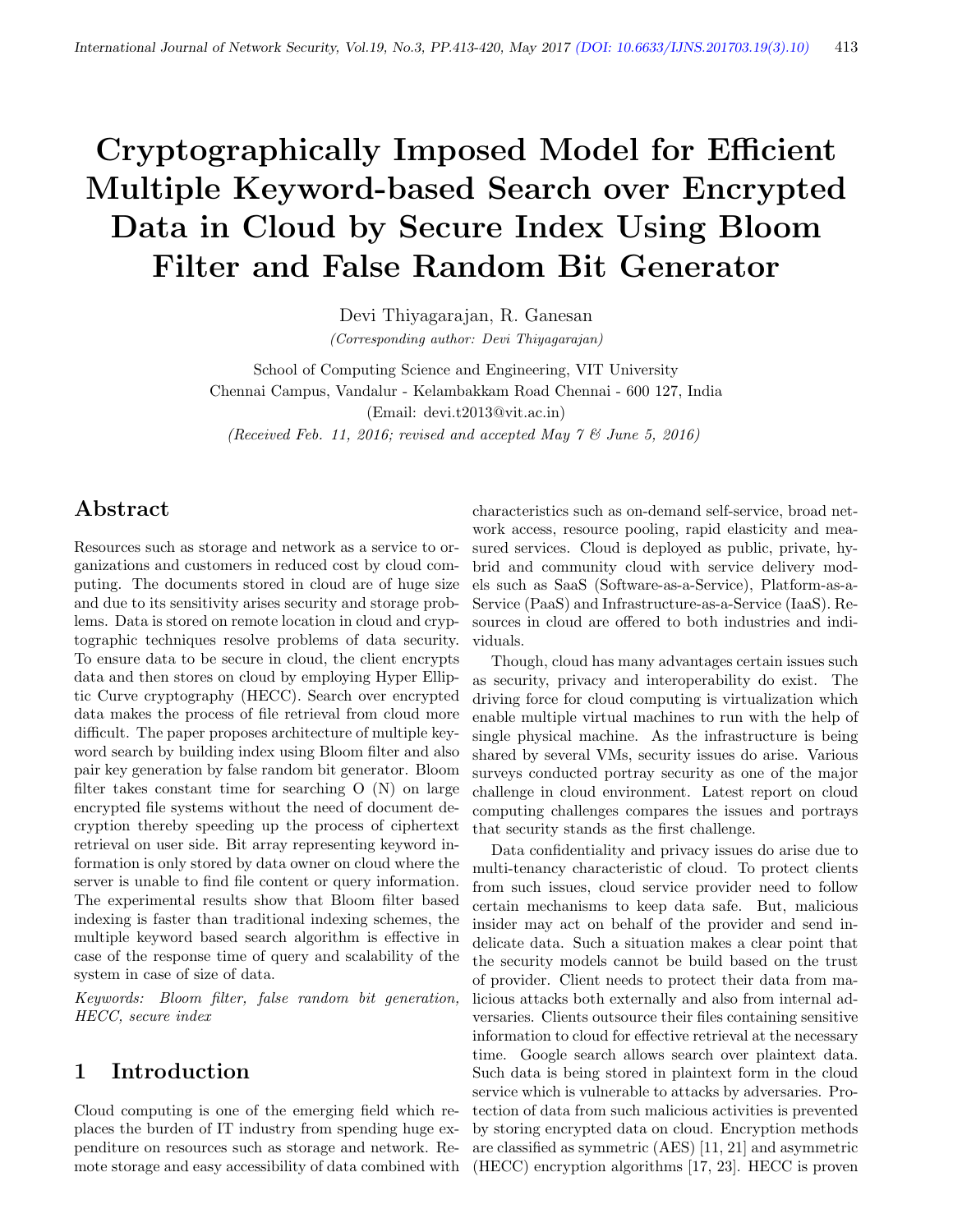to be the robust method of encrypting and decrypting files due to the hardness of hyperelliptic discrete logarithm problem. Incorporating such an algorithm in cloud enhances the data security in cloud environment.

Data owners share their files with authenticated users through retrieval mechanisms. Traditional methods retrieve the entire collection of files for a single search request from data user. This incurs more time for search reply and wastage of bandwidth. Selective retrieval of file based on data user request makes use of keywords. Search of plaintext data is not suited for cloud environment and encryption of data limits the search capability. Searchable encryption allows building an index with keywords and corresponding documents. Trapdoors along indexing enable data users to search over encrypted data in a secure manner and maintains privacy of document information as well as keywords. Such techniques remain unsuitable for cloud scenarios due to employment of symmetric encryption methods along with single keyword search. With these pitfalls it is necessary for an effective mechanism to download encrypted documents from cloud. The proposed model (Figure 1) incorporates asymmetric encryption such as HECC and position-based multiple keyword search scheme to maintain data security and privacy in cloud.

Retrieval of files from encrypted content need to be given attention as delivering the correct content to registered user is the ultimate goal. Search over encrypted data has to be done in an efficient way to reduce the overhead experienced by the users while decrypting their content from cloud. Hyperelliptic curve cryptography is employed for encryption of documents and search over encrypted files is carried by Bloom filter (BF) and False Random Bit Generator (FRBG).

Our contributions for providing data security and privacy includes:

- 1) Key pair generation by False Random Bit Generator (FRBG);
- 2) Building safe index using Bloom filter;
- 3) Search on encrypted files using Bloom Filter. Huge numbers of experiments were conducted to analyse the efficacy of the proposed architecture.

Paper organization is as follows: Literature review is presented in Section 2. Section 3 describes the architecture of proposed scheme. Section 4 discusses security analysis, Section 5 deals with implementation results and Section 6 concludes the paper.

# 2 Related Work

Searchable encryption [2, 3, 4, 5, 6, 7, 10, 27, 29] plays a major role in cryptography. Two-layer encryption of every keyword in a file is the first work on searchable encryption [27]. Usage of Bloom filter for construction of index of files along with trapdoor is stored on server. The request

for search is followed by a trapdoor construction and the server on other hand tests with Bloom filters and sends the identifiers of files as response [10]. For effective search, one encrypted index was built for entire document collection where every entry in index contains keyword trapdoor along with file identifiers in encrypted state [6, 7]. Public-key based searchable encryption [4] played a major role in retrieval systems for privacy. Public key users store data on servers whereas authenticated users with the private key perform the operation of search. For efficient querying purpose conjunctive search [1], fuzzy keyword search [20, 31] and similarity keyword search [26] were proposed. A widely accepted retrieval technique namely private information retrieval [22] also helps in retrieving the items incurring complex computations.

Usage of k-nearest neighbour algorithm for searching documents along with ciphertext policy attribute-based encryption provides security and privacy for data [19, 30]. Hourglass function was utilised for the purpose of verifying the encrypted files [14] and identity based encryption is also employed for attaining data privacy [16]. Elgamal encryption [12] supporting fuzzy keyword search over encrypted data prevents inconsistencies occurring during search [28]. Ranked keyword search returned top-k files by using multiple keywords along with homomorphic encryption [32]. Attacks against ciphertexts are being analysed keyword search in cloud environment [15]. Hierarchical predicate encryption [24] along with access control also achieved keyword based search over encrypted data. The problems in bog specific search engines have been identified to optimize the search mechanism in cloud [25].

Authenticated users [13] retrieve files from cloud storage as authentication plays a major role in preventing illegitimate user access due to the application of discrete logarithms [18]. Hyperelliptic curve cryptography is combined with Advanced Encryption Standard and MD-5 algorithm in digital envelope for securing e-commerce channel [8]. The usage of HECC in cloud enhances the security of sensitive data by preventing from exposure.

A notable point is that all the existing schemes lack in certain functionality and remains unsuitable for cloud environments. Our work focusing on retrieving the exact document from cloud server based on Bloom filter and false random bits add robustness to the data security framework.

# 3 Construction of Secure Keyword Search Scheme

#### 3.1 Background

### 1) False Random Bit Function.

 $F: \{0,1\}^{Fi} \times \{0,1\}^{Fj-n} \rightarrow \{0,1\}^n$  be a false random function where sequence of  $F_i$  bits key is taken along with random  $F_i$ -n bit string and mapped to random n-bit string which is publicly known to all users.

#### 2) Bloom Filter.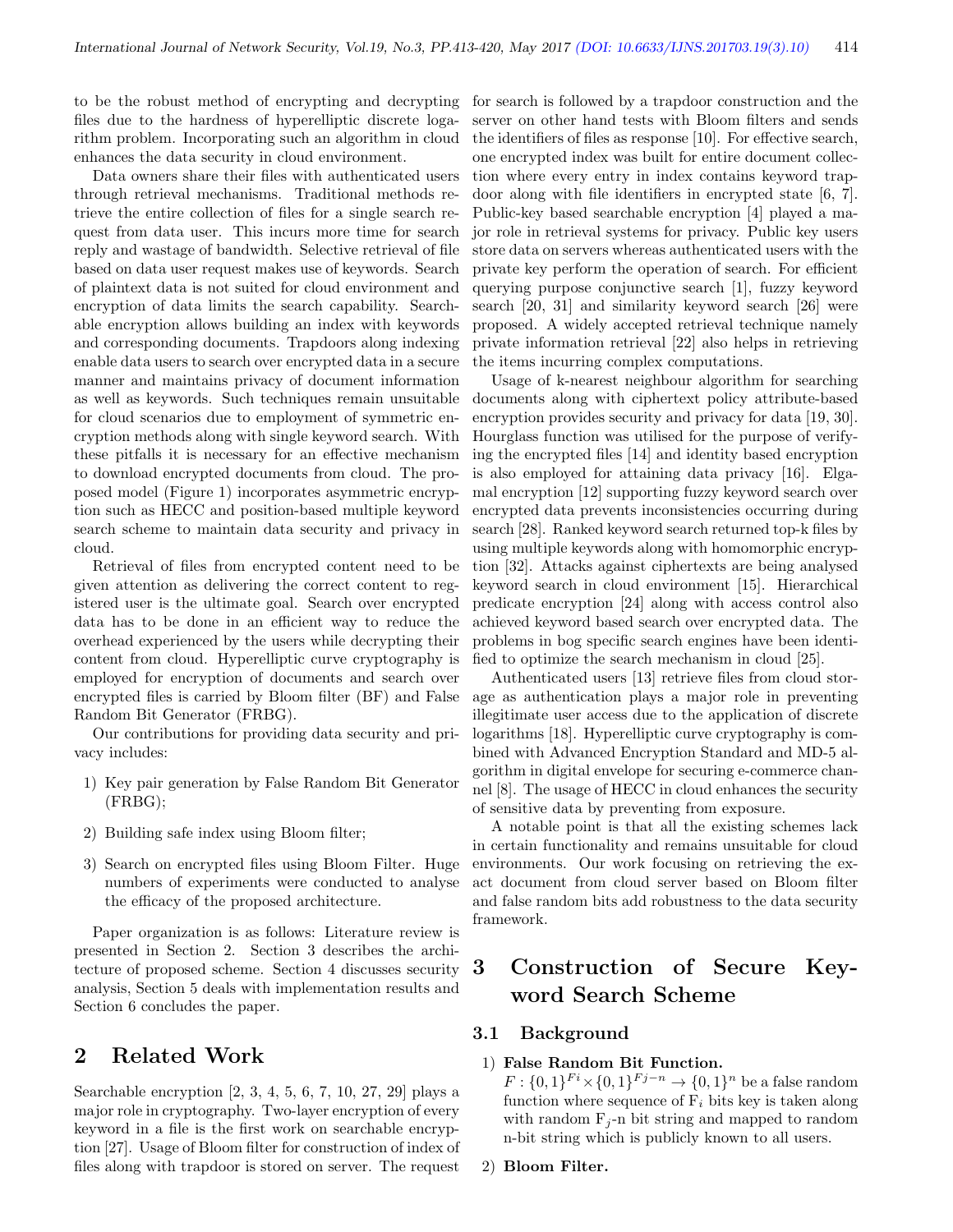

Figure 1: Proposed framework

identify the membership of a file in the file collection F and is used for the purpose of querying. A Bloom filter consists of set of 'm' elements  $S_t = \{x_1, x_2, \dots, x_m\}$  with 'n' hash functions  $H_f =$  $\{h_1, h_2, \dots, h_n\}$ . The r-bit Bloom filter is initially set to 0. Every element  $x_k \in S$ ,  $k = 1, 2, \dots, m$ ,  $h_i(x_k)$  for  $i = 1, 2, \dots, n$  is attained where  $0 \leq$  $h_i(x_k)$  < r thereby respective bits to hash index is set for element  $BF[h_i(x_k)]$ . With input 'a', 'n' hash indices  $h_i(a)$  for  $i = 1, 2, \dots, n$  is attained where  $0 \leq h_i(a) < r$ . Usage of hash functions may provide a positive answer while querying for an element which may not be the member of set [9]. Such condition is called as false positive.

#### 3) Hyperelliptic Curve Discrete Logarithm Problem.

Given hyperelliptic curve of genus g over finite field  $F_q$ , point  $P \in JC(K)$  of order n, point  $Q\varepsilon < P >$ , obtain integer  $l \in [0, n - 1]$  so  $Q = lP$  where l is integer and is discrete logarithm of  $Q$  to base  $P$ , represented as  $l = \log QP$ .

#### 4) Multiple Keyword Search Scheme.

With set of encrypted files C, MKS scheme returns the file identifiers (file id) of those requested files to authenticated users. Multiple keyword set along with indexing  $(ID_{BF} )$  by Bloom filter speeds up the retrieval process of the users.

#### 5) Trapdoors.

By the application of one-way hash functions, trapdoors are generated. With secret key  $(s_k)$  and keyword  $KW_i$ , trapdoor of  $KW_i$  is calculated as  $T_{KWi} =$  $f(s_k, KW_i).$ 

#### 3.2 System Model

Three participants of model are client (upload), cloud server (storage) and data users (file retrieval). Set of

A data structure named Bloom filter is used to files after encryption by HECC  $(C = C_1, C_2, \cdots, C_n)$ are stored in cloud server along with keyword set  $KW =$  $\{KW_1, KW_2, \cdots, KW_{mo}\}.$  Users registered with clients are authenticated and provided with the access over encrypted files C. In order to retrieve selective files, data user provides the multiple keywords of interest. The mapping between the search request from multiple users and files is the responsibility of CS as every file gets indexed with an unique file identifier  $(ID_f )$  and set of keyword. Multiple keyword based search scheme proceeds files containing specified keywords as the result of search to the authenticated users. Figure 2 depicts construction of multiple keyword search scheme.

## 3.3 Construction of Multiple Keyword Search Scheme

The multiple keyword search scheme performs the following three steps:

- 1) publicly known false random bit generation (FRBG) algorithm for pair<sub>-key</sub> generation
- 2) index building using Bloom filter  $IB_{BF}$  with keyword set and
- 3) index search algorithm  $IS_{BF}$ .

The steps involved in the proposed scheme are:

- 1) Client sends the set (0, 1) along with files and keywords to FRBG.
- 2) Authenticated users send set (1, 0) to FRBG.
- 3) If the two different random bit sets matches, it returns the pair key and sets the bit as 1 else rejected.
- 4) Role of FRBG is string matching along with bit (0, 1) sets.
- 5) The cloud server CS contains the file identifier (id), bit matching and keywords.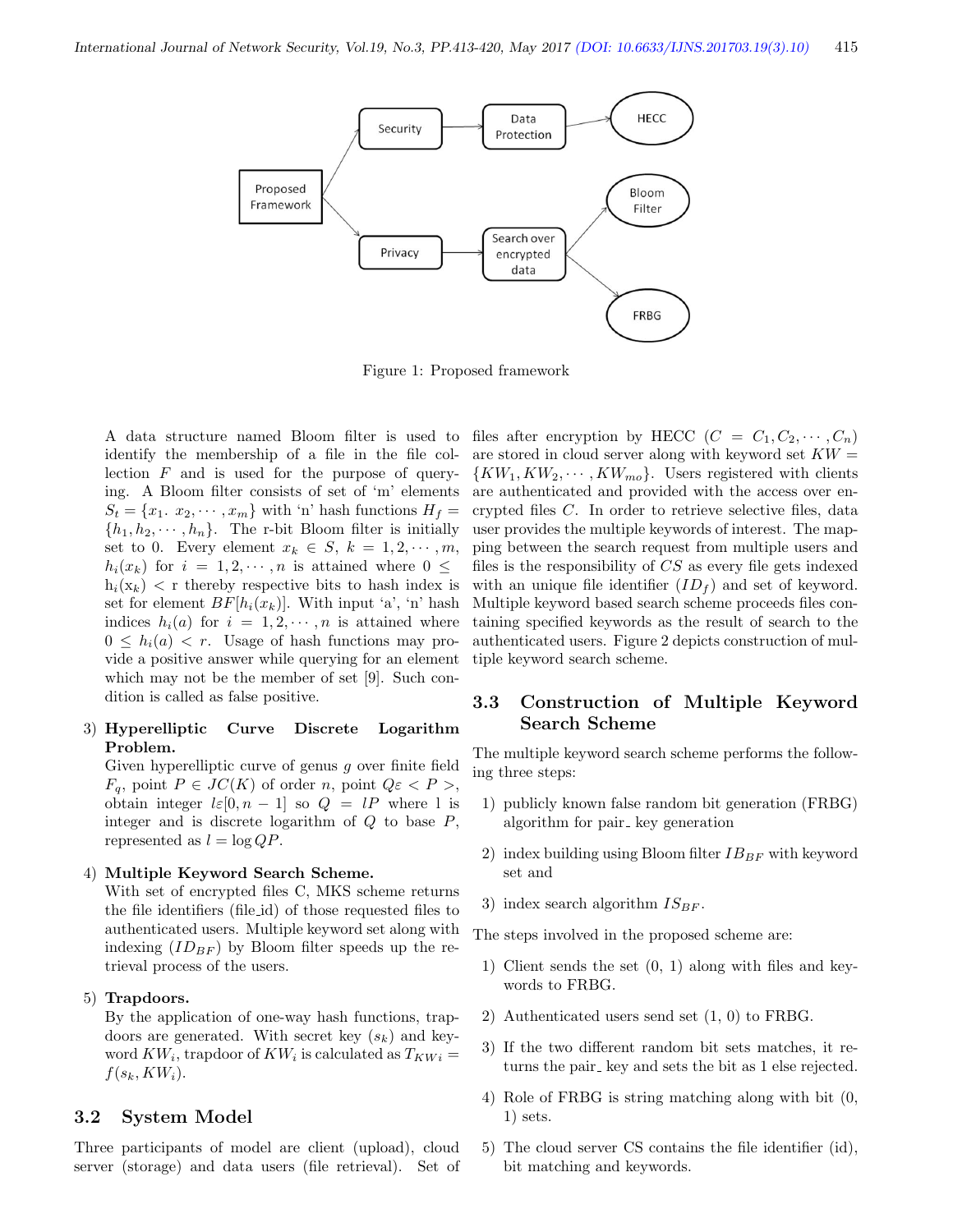

Figure 2: Construction of multiple keyword search scheme

- 6) Client runs the IndexBuild algorithm to build the secure index with Bloom filter and stores in server.
- 7) User on requesting the file, server runs the IndexSearch algorithm and in response returns the corresponding file in a secure manner.

#### Publicly Known False Random Bit Generation (FRBG).

The algorithm takes set of files  $F_i$ , message given by client which is used for mapping with strings of random bits  $(0, 0)$ 1) and 8-bit key as input (See Algorithm 1). Output generated by the algorithm is sequence of false random bits  $(y_1, y_2, \dots, y_n)$ . Suppose the input is in collection of files, it is followed by key pairing for client acknowledgement. The string along with the message is processed. Suppose if the paired key matches with the string, sequence of false random bits  $(y_1, y_2, \dots, y_n)$  are generated. By taking two different sets  $\{0,1\}^s$  ant  $\{1,0\}^{n-m}$  mapping is done. If mapping is correct, positions of bit are set to 1, else 0. Finally  $y_{ij} = 1$  position of bit is set to 1 And false random numbers are generated (Figure 3).

#### Index Building with Bloom Filter.

Followed by pair<sub>-key</sub> generation, secure index is constructed by means of Bloom filter. Formalization of the proposed scheme is as follows:

- Pub<sub>key</sub>  $(P_k)$ : Represents the public key of the given user (i.e)  $P_k \in \{0,1\}^{Fi}$  which is kept publicly known.
- Secret Key  $(s_k)$ : Represents the secret key for string matching which is to be kept known only to authenticated users.
- False Random Bit Function:  $F : \{0,1\}^{Fi} *$  $\{0,1\}^{Fj-n} \rightarrow \{0,1\}^n$  be false random function where

Algorithm 1 Publicly Known False Random Bit Generation (FRBG)

- 1: Input: Collection of files  $F_i$ , message  $m$ , pair<sub>key</sub>;
- 2: Output: Set of false random numbers  $(y_1, y_2, \dots, y_n)$ ;
- 3: for  $(x \in F_i U$  pair\_key)
- 4: Generate String  $S_i$  message;
- 5: do (pair\_key  $=$   $\pi$ )
- 6: Generate false random bits  $y_{ij}$ ;

7: if 
$$
(F: \{0,1\}^{F_i} * \{1,0\}^{F_j-n} \to \{0,1\}^n)
$$
 then

- 8: while  $(y_{ij} == \text{matching}$  done) do
- 9: return as 1;
- 10: end while
- 11: else
- 12: return 0;
- 13: end if
- 14: End

sequence of  $F_i$  bits key is taken along with random  $F_i$ -n bit string and mapped to string of random n-bit which is widely identified by all users.

- Trapdoor: Let  $T_{ij}$  be a trapdoor whose inputs are public key  $(P_k)$ , secret key  $(s_k)$  and keywords  $(KW)$ and generates the trapdoors for files  $F_i$ .  $T_{ij}$  ( $P_k$ ,  $KW) = E_{Pk}$  (KW) where E is encryption function. Encryption is performed by Hyperelliptic Curve Cryptography for security reasons.
- IndexBuild  $_{BF}$  ( $F_i$ ,  $P_k$ , KW, H): The algorithm takes files  $F_i$ , pubic key  $P_k$ , keywords KW and hash functions H as input. It generates string using false random bit generator (FRBG) and outputs the index for file F. Finally index is built for searching files  $(F_i)$  by using the sequence of random numbers generated by FRBG algorithm.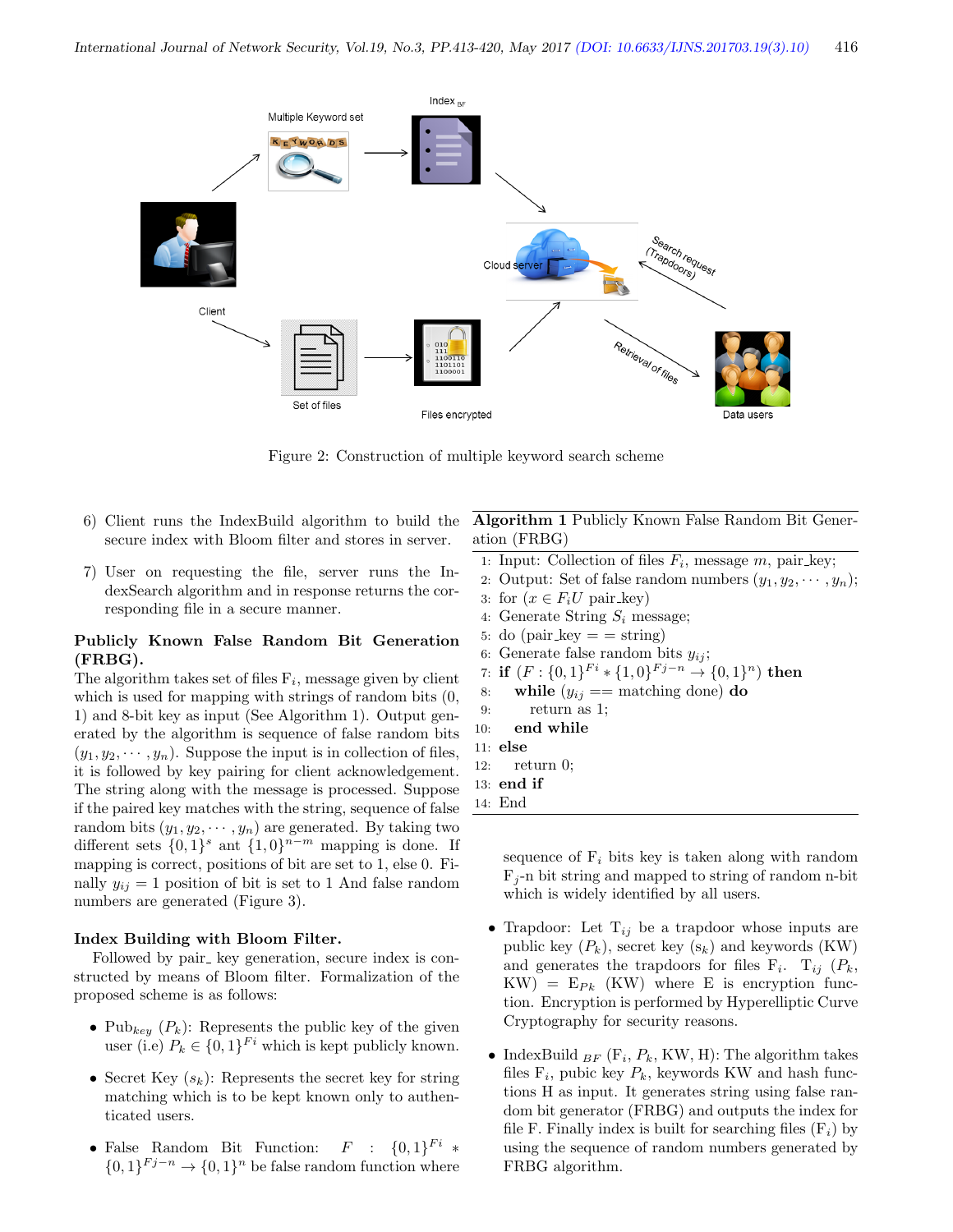

Figure 3: Pair key generation by FRBG

• IndexSearchBF  $_{BF}$  ( $IB_{BF}$ , T, key pair, H): With the index built by using Bloom filter, trapdoor T, key pair generated by FRBG and hash functions H the algorithm IndexSearch $_{BF}$  outputs the file containing the desired keyword KW.

Finally index is built for searching files  $(F_i)$  by using the sequence of random numbers generated by FRBG algorithm (Figure 4).

Hash functions used in Bloom filter are publicly known thereby revealing the contents of files. The proposed scheme allows hash to be not applied directly on keywords KW but indexes each keyword KW by its encrypted version  $E_{Pk}(KW_i)$ . Hence, Bloom filter is built with hash values  $H_f(E_{Pk}(KW_i)), f = 1, 2, \cdots, n$ . The positions of bits in  $BF$  which are positioned to 1 equivalent to KW are similar for each and every file that contain KW. Due to vulnerability of frequency-based attacks, file identifier (ID) is used.  $H_f(E_{key\_pair}(id(F_i), T(KW_i))),$  $f = 1, 2, \dots, n$  is calculated as the hash function for Bloom filter. Suppose if the same keyword occurs in several different files, only the file with priority is retrieved. An attacker can find the specified file only if the trapdoor T is offered. The algorithm for index building using Bloom filter  $(IB_{BF})$  is in Algorithm 2.

Each file in file collection  $F_i$  is assigned an unique identifier ID. The index constructed maps keywords to ID of file that actually contains the  $KW$ , thereby reducing search complexity. This index is then encrypted and stored on cloud. Search on inverted index with KW returns all the id of files containing the KW without looking into the original file collection F.

#### 3.4 Index Search Algorithm  $IS_{BF}$

Search with multiple keywords is done in the following manner. Suppose the user needs to search for keyword KW, trapdoor  $(KW_i) = E_{Pk}(KW_i)$  is sent to cloud server CS. CS runs the  $IndexSearch_{BF}$  algorithm on

#### **Algorithm 2** Index Building using Bloom Filter  $(IB_{BF})$

- 1: Input: Set of Files  $(F_i)$ , public key  $P_k$ , keywords KW,  $H(h_1, h_2, \cdots, h_n);$
- 2: Output:  $IB_{BF}$  /\* Index built for files using bloom filter  $*/;$
- 3: if  $(BF_{Fi} \neq empty)$  then
- 4: for all  $KW_i \in F_i$  do
- 5: Generate trapdoor  $T_{ij}(P_k, KW_i) = E_{Pk}(KW_i);$
- 6: Generate string-matching  $S_i = E_{keu\_pair}(id(F_i))$ ,  $T(KW_i)$ ;
- 7: **for**  $f = 1$  to *n* do **do**
- 8: Calculate pos\_bit  $(Pb_f) = H_f(S_i);$
- 9: Set  $IB_{BF}[P_{bf}]=1;$
- 10: end for
- 11: end for
- 12: Return  $IB_{BF}$ ;
- 13: end if
- 14: End

each file  $F$  in the set and returns the specified ones (See Algorithm 3.

Algorithm 3 Index Search  $IS_{BF}$ 

- 1: Input: Index built with Bloom filter  $IB_{BF}$ , Trapdoor  $T(KW_i)$ , key pair,  $H(h_1, h_2, \cdots, h_n);$
- 2: Output: Specified file F or  $\phi$ ;
- 3: Compute  $y = E_{key\_pair}(id(F), m(KW_i))$
- 4: for  $f = 1$  to n do do
- 5: if  $IB_{BF}[H_f(y)] \neq 1$  then then
- 6: Return  $\phi$ ;
- 7: end if
- 8: end for
- 9: Return  $F$ ;
- 10: End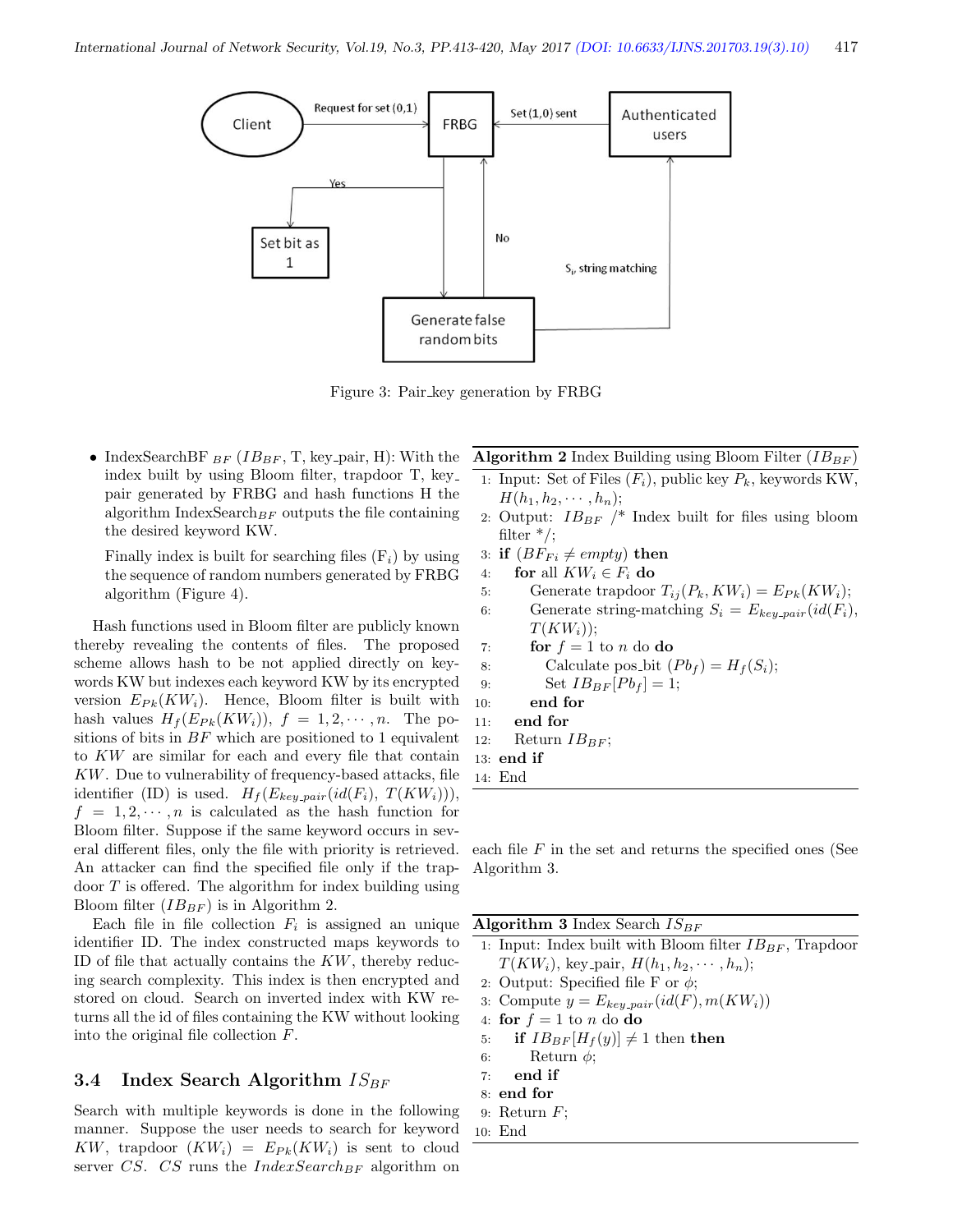

Figure 4: Secure search scheme with bloom filter and FRBG

## 4 Security Analysis

The security analysis of the proposed model is discussed.

**Theorem 1.** Given the collection of files  $F_1, F_2, F_3, F_n$ , if  $F_1 \in F_n$ , then perform index building using Bloom Filter and also retrieve false random bits with FRBG. For the proof of this theorem, we have n number of files with index building  $IndexBuild_{BF}(F_i, P_k, KW, H) =$  $Trapdoor T_{ij}(P_k, KW_i) = E_{Pk}(KW_i) + F : \{0,1\}^{Fi} *$  $\{0,1\}^{Fj-n} \rightarrow \{0,1\}^n$ . Since the hash value position is greater than  $\theta$  (i.e) 1, if the theorem generates false random bits and the cryptographic algorithm over secured access using Bloom filter is preserved. To measure the time taken for index building  $IB_{BF}$  and index search  $IS_{BF}$  employing Bloom filter is  $O(n)$  which is much less compared to brute-force approach. As shown in Figure 5, X-axis represents time taken for search in milliseconds and Yaxis represents file size in KB.

#### Claim 1: Use of Bloom filter imposes reduced false positives.

The presence or absence of a file in file collection is straightforwardly verified by usage of Bloom filter. False positives may occur as a result of querying for a file which may not be in the collection. Since every related bit in BF is positioned to 1 for hash indices, there are less chances of false positives thereby reducing them totally.

$$
BF \in \pm 1|0\{ \\
If pos.1: valuesGenerate bits FRBGElseReturn pos.0}
$$

Claim 2: The proposed scheme prevents remote attacks.

An adversary can obtain the information stored remotely on servers through remote attacks. The proposed scheme employs FRBG for key matching process and bloom filter for indexing and searching process.  $F: \{0,1\}^{F_i} * \{0,1\}^{F_j-n} \to \{0,1\}^n$  provides security through matching the perfect keyword and usage allowed only for authenticated users. These schemes are proven to be robust and provide two level security for data storage and retrieval on cloud. Thus an adversary is prevented by obtaining access on the server information and remote attacks are averted.

Claim 3: The proposed scheme is secure with the usage of Bloom filter and false random bit generation function.

Two major variants employed in search over encrypted data are Bloom filter and false random bit generation function. Pair key generated by FRBG secures the model by authenticating users (  $T_{ii}(P_k, KW_i) = E_{Pk}(KW_i))$  and the usage of Bloom filter enhances the search process to be performed in minimum time  $O(n)$ .

Claim 4: Search over encrypted file is faster than any other schemes with reduced search time. Bloom filters speed up search over encrypted data in cloud as availability of necessary data in the right time is one of the most important feature in cloud computing. Assume there are 'n' number of files to be stored on remote server  $F_1, F_2, \cdots, F_n$  containing 'm' keywords. Search time by applying brute force method is  $O(n * m)$ . By using 'n' number of bloom filters, the search time is reduced as  $O(n)$ . To check whether the respective bit in  $BF$  is set to 1, it takes only constant time thereby reducing the time for search.

## 5 Implementation Results

The proposed model along with multiple keyword search scheme is implemented in Openstack for effective results. When compared with traditional techniques, the proposed framework worked faster with less time complexity (Figure 5). X-axis represents the time taken to retrieve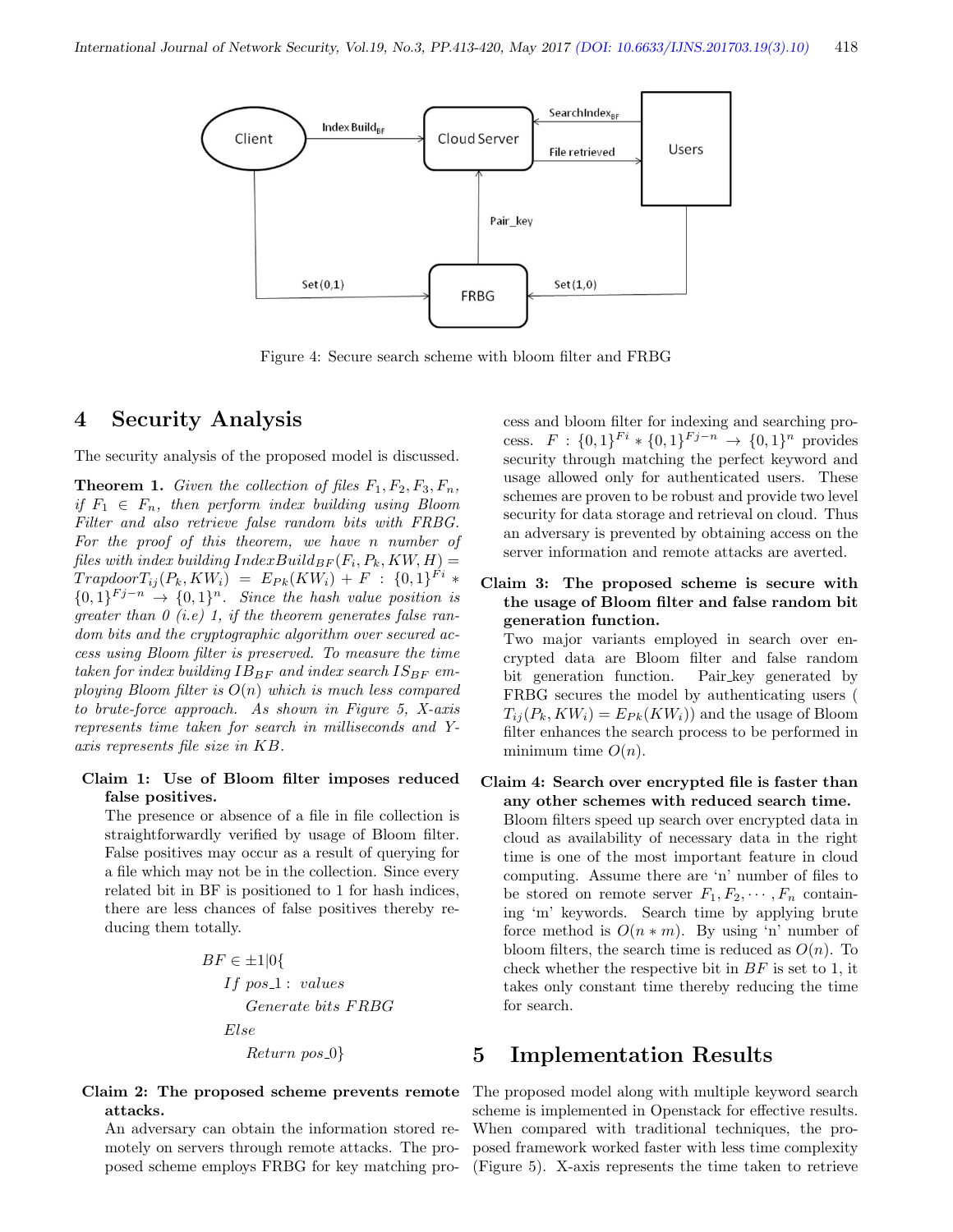

Figure 5: Comparison of proposed scheme with inverted index

documents from cloud server and Y-axis represents the file size uploaded on cloud server. With the increase in file size, the search time also reduces for our proposed scheme and vice-versa. Compared with HECC, inverted index incurs additional time for retrieving files. Using HECC algorithm, Bloom filter and false random bit generator the time taken for searching the document is less compared to existing works. When file size increases, Bloom filter has  $0\%$  false positive rate. When the data size increases, space occupied by inverted index much more compared to Bloom filter. Applications supporting data sets of larger size can prefer Bloom filter instead of inverted index allowing minimum amount of false positive rate.

#### Efficiency of retrieved files:

Let  $N_{kw}$  be the number of documents that contain keywords KW and  $N_Q$  be number of documents returned as a result of a query Q. The efficacy of retrieved files is given by the formula

$$
E = N_{kw}/N_Q.
$$

Such overhead of files retrieved presents the amount of unused files and the percentage is not high in case of the proposed model.

## 6 Conclusion

The proposed model achieves data security and privacy. The utilization of HECC for encryption/decryption purpose, false random bit generator for pair key generation and Bloom filter for index building and searching files in cloud enables the proposed model to be efficient. Faster encryption and decryption time is achieved by HECC and lesser search time for retrieving encrypted files from cloud is attained by FRBG and Bloom filter add advantages to the data security model. Minimal key size and the hardness of discrete logarithmic problem of HECC prevent the adversaries from attacking the model. Two-layer protection with techniques such as FRBG and Bloom filter avoids unauthorized users from retrieval of data from

cloud servers. The future work is focused on providing security to data-at-rest and also ranking the search results based on relevance.

## References

- [1] M. Azraoui, K. Elkhiyaoui, M. Onen and R. Molva, "Publicly verifiable conjunctive keyword search in outsourced databases," in IEEE conference on Communications and Network Security (CNS'15), pp. 619–627, 2015.
- [2] F. Bao, R. Deng, X. Ding, and Y. Yang, "Private query on encrypted data in multi-user settings," in Information Security Practice and Experience, LNCS 4991, pp. 71–85, Springer, 2008.
- [3] M. Bellare, A. Boldyreva, and A. ONeill, "Deterministic and efficiently searchable encryption," in Annual International Cryptology Conference, pp. 535–552, Springer, 2007.
- [4] D. Boneh, G. D. Crescenzo, R. Ostrovsky, and G. Persiano, "Public key encryption with keyword search," in Advances in Cryptology (EURO-CRYPT'04), LNCS 3027, pp. 506–522, Springer, 2004.
- [5] D. Boneh and B. Waters, "Conjunctive, subset, and range queries on encrypted data," in Theory of Cryptography Conference, pp. 535–554, 2007.
- [6] Y. C. Chang and M. Mitzenmacher, "Privacy preserving keyword searches on remote encrypted data," in International Conference on Applied Cryptography and Network Security, pp. 442–455, 2005.
- [7] R. Curtmola, J. A. Garay, S. Kamara, and R. Ostrovsky, "Searchable symmetric encryption: improved definitions and efficient constructions," Journal of Computer Security, vol. 19, no. 5, pp. 895–934, 2011.
- [8] R. Ganesan, M. Gobi, and K. Vivekanandan, "A novel digital envelope approach for a secure ecommerce channel," International Journal of Network Security, vol. 11, no. 3, pp. 121–127, 2010.
- [9] W. R. Ghanem, M. Shokir, and M. Dessoky, "Defense Against Selfish PUEA in Cognitive Radio Networks Based on Hash Message Authentication Code," International Journal of Electronics and Information Engineering, vol. 4, no. 1, pp. 12–21, 2016.
- [10] E. J. Goh, Secure Indexes, Cryptology ePrint Archive, Report 2003/216, 2003. (http://eprint. iacr.org/)
- [11] T. Gulom, "The encryption algorithm AES-PES16- 1 and AES-RFWKPES16-1 based on network PES16-1 and RFWKPES16-1," International Journal of Electronics and Information Engineering, vol. 3, no. 2, pp. 53–66, 2015.
- [12] M. S. Hwang, C. C. Chang, K. F. Hwang, "An ElGamal-like cryptosystem for enciphering large